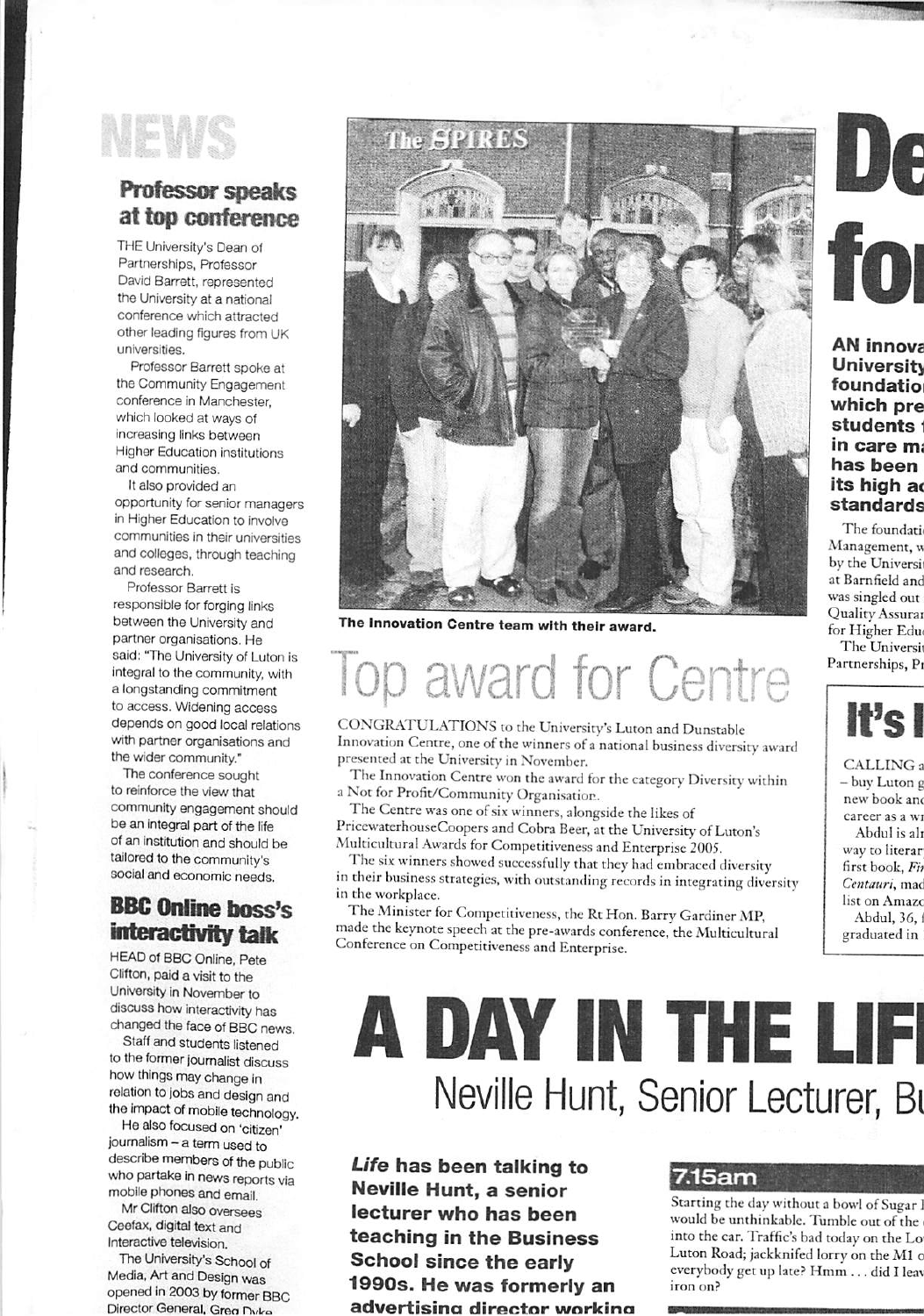b wwwJutontoday.co.uk

## reet's road

#### y people see the rking for busidford Street and Ide also found roade working day

1, from Meldrum s in Quildford know colleagues >r delays getting

lust not moving, so i to work but y nearer. also affected bus 1 around Luton, s facing regular 15 minutes, y from Centerbus rere problems fure motorway for ilays were longer re going into town

of year when it's er we don't want sengers waiting

e delays could

which was he work, has apol-5, which Included eks of disruption en replaced an main that was riginal project, ualne from the id: "We consld- 'ork In stages, but afer to Introduce

s. n the area were

s Paul 56 G

ul 56 Goldtop<br>CSOO A DIT I CESSE Not FRIALE FRI

G400 Worn Brown

kept up to date

# Team's 'home win' shows town talent

#### by John Cole

INNOVATORS behind the growth of more than 60 small businesses won a top award at the UK Multi cultural Awards for Competitiveness and Enterprise staged by the University of Luton,

Luton & Dunstable Innovation Centre carried off the MACE award for<br>Diversity in a Community Organisation, which was sponsored bv the Government Office for the Eastern Region (Go-East).

Set up six years ago. the centre was given the job of nurturing knowledge based enterprises.

Now it supports businesses ranging from high-tech biosensor companies and software designers to environmental and graphic and creative enterprises. All reflect some of the brilliant new talent and diversity within Luton says centre officer Lynette Warren.

Earlier this year the centre won a Luton & Dunstable Pannership award as one of the most successful local regeneration projects.

It started in a converted chapel in Adelaide Street and has since expanded to Britannia House, the Hat Factory and Marsh Farm.

It offers membership options which<br>allow people to work at home, or to rent part time or full time office space. The centre is run as a fully sustainable business and Lynette Warren and manager Mike Anstey develop ser-

TIME TO CELEBRATE: Lynette Warren and Mike Anstey flanked by Paul Witcombe of Go-East and Luton mayor Haii Abid.



vices that help their tenants, and other businesses.

The centre won funding to develop virtual support for disadvantaged groups which allows them to work from home using high tech but low cost internet technology

The project, called DEVICES, also links regional centres of excellence and community centres in Luton

Diversity is integral to the centre's success. Sixty per cent of the busi nesses are run by minority groups, 38 per cent are managed by women, and the mix includes both private enter prises and 14 social enterprises.

A partnership of authorities and groups runs the centre, including the university itself.





CHILD'S HORRIES